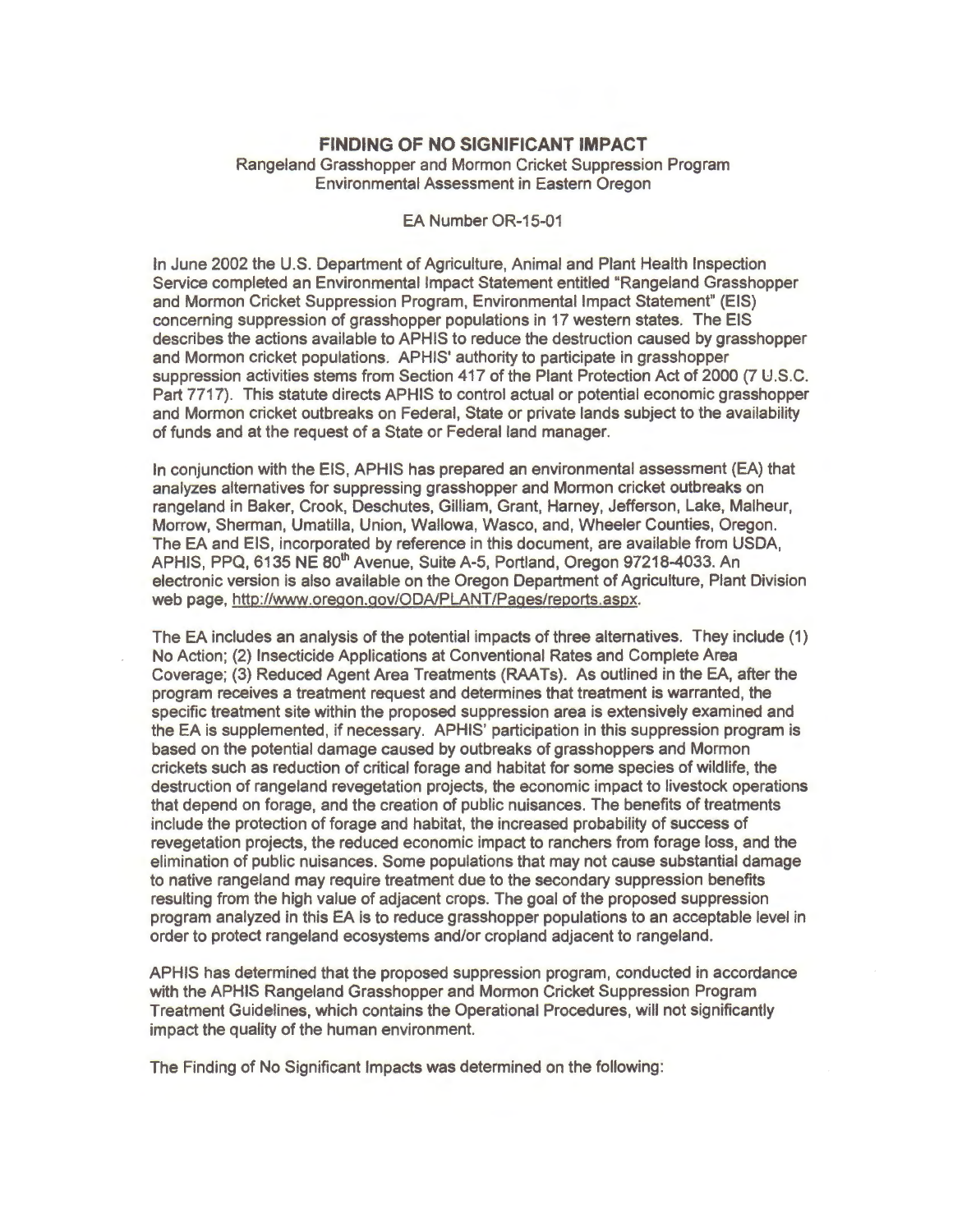- 1. Human health Potential exposures to the general public from program application rates are infrequent and of low magnitude. The low levels of exposure pose no risk of direct toxicity, carcinogenicity, neurotoxicity, genotoxicity, reproductive toxicity, or developmental impacts to the public. APHIS will inform the public well in advance of any programs to allow hypersensitive individuals to request exclusion from the treatment area. The potential for adverse effects to workers is negligible if proper safety procedures are followed, including wearing the required protective clothing. Therefore, routine safety precautions and program guidelines are expected to provide adequate public, and worker health protection.
- 2. Nontargets No vertebrate animal species would be exposed to toxic levels of insecticide from any of the alternatives. Any of the alternatives could result in reduction of prey species for insectivores. However this reduction will be minimized by the insecticide and alternative choices. Plants would not be exposed to toxic levels of insecticide, and any reduction in pollinators would be minimized by following program guidelines. Impacts on aquatic arthropods will be avoided or minimized by utilizing buffers around water. Impacts to non-target terrestrial arthropods will be minimized by insecticide and alternative choices. Water and selected sensitive sites in or near treatment blocks will be monitored according to APHIS Environmental Monitoring Plan and in consultation with the US Fish and Wildlife Service and the land owner/manager.
- 3. Endangered and threatened species Protection measures agreed to in national and local consultation with US Fish and Wildlife Service and NOAA Fisheries will be implemented and therefore, any proposed suppression program is not likely to adversely affect listed threatened or endangered species or their habitats. local consultation for 2015 with US Fish and Wildlife Service is ongoing at time of the signing of this FONSI. No programs will be undertaken until consultation is complete and all listed species concerns have been addressed.
- 4. Socioeconomic issues -- Negative socioeconomic impacts would be minimized by the implementation of the Treatment Guidelines.
- 5. Cultural resources and events Advance notice to the public and Tribes will provide the opportunity to identify and avoid significant impact to cultural resources and events. To reduce the possibility of human exposure in traditional food and medicine gathering areas, consultation with Tribes will allow for notification of Tribal members who may be planning to gather resources in a proposed project area and for the posting of signs at entry routes, as deemed appropriate. Notification and posting of signs will reduce the potential for human exposure during pesticide application and the label re-entry period.
- 6. Executive Orders: 12898 (low income and minorities); 13045 (children); and 13186 (migratory birds) - low income, minority, and youth population will not be put at risk by any of the alternatives when guidelines are followed. Program guidelines will assure no significant impact to migratory birds.

In order to inform the public and give them time to submit comments on the proposed program, APHIS will make this FONSI and underlying EA available for public comment through April 06, 2015. Comments received during that period will be responded to in a Supplement to the EA prior to any suppression program.